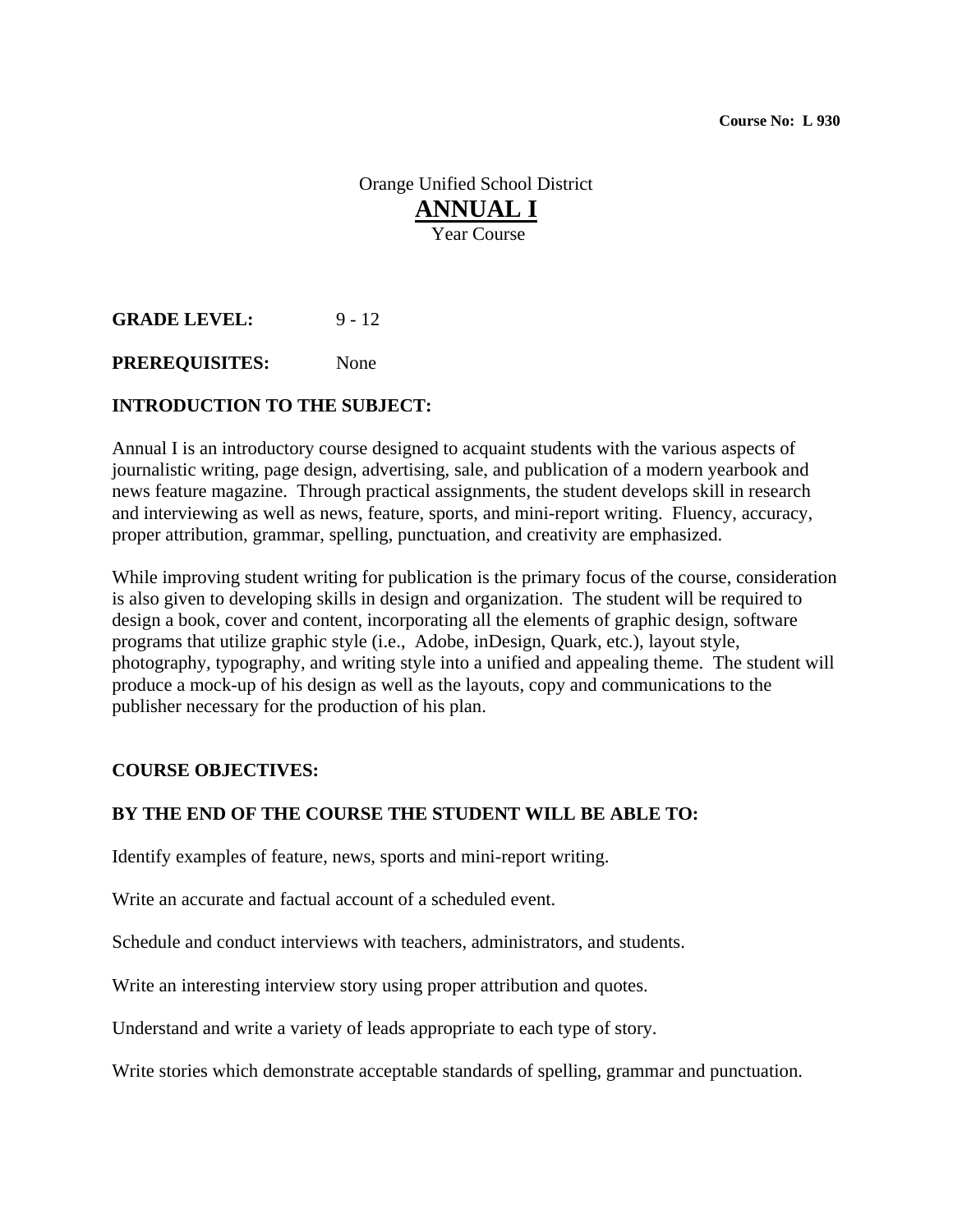Annual I Page 2

Proofread and edit stories so that they conform to correct journalistic style.

Write accurate captions that identify people, place, time, and background of an event.

Write a variety of headline styles – features, magazine, kicker.

Identify and be able to draw the basic layout styles of columnar design.

Utilize software programs that utilize graphic styles and create layouts using such programs.

Manipulate and place graphics and fonts based on size and style of given layout.

Complete a ladder diagram which shows the content plan for a sample yearbook.

Identify a flat and a signature.

Construct a mini signature labeled with appropriate page numbers.

Use digital cameras and digital imaging devices to capture feature photos, sports and news, in the form of stills, candids and sports photography within given environments.

## **COURSE OVERVIEW AND APPROXIMATE UNIT TIME ALLOTMENTS:**

| <b>FIRST AND SECOND SEMESTER</b> |                                   | <b>WEEKS</b> |
|----------------------------------|-----------------------------------|--------------|
| $\mathbf{I}$ .                   | <b>Interview Techniques</b>       |              |
| П.                               | News and Sports Writing           | 3            |
| III.                             | Feature and Mini Reports          | 3            |
| IV.                              | Lead Writing                      | 3            |
| V.                               | <b>Headline Writing</b>           | 1            |
| VI.                              |                                   | 1            |
|                                  | Caption Writing and Cropping      | $\mathbf{1}$ |
| VII.                             | <b>Layout Design and Graphics</b> | 3            |
| VIII.                            | Typography and Copy Fitting       | $\mathbf{1}$ |
| IX.                              | Digital Camera and Photography    | 3            |